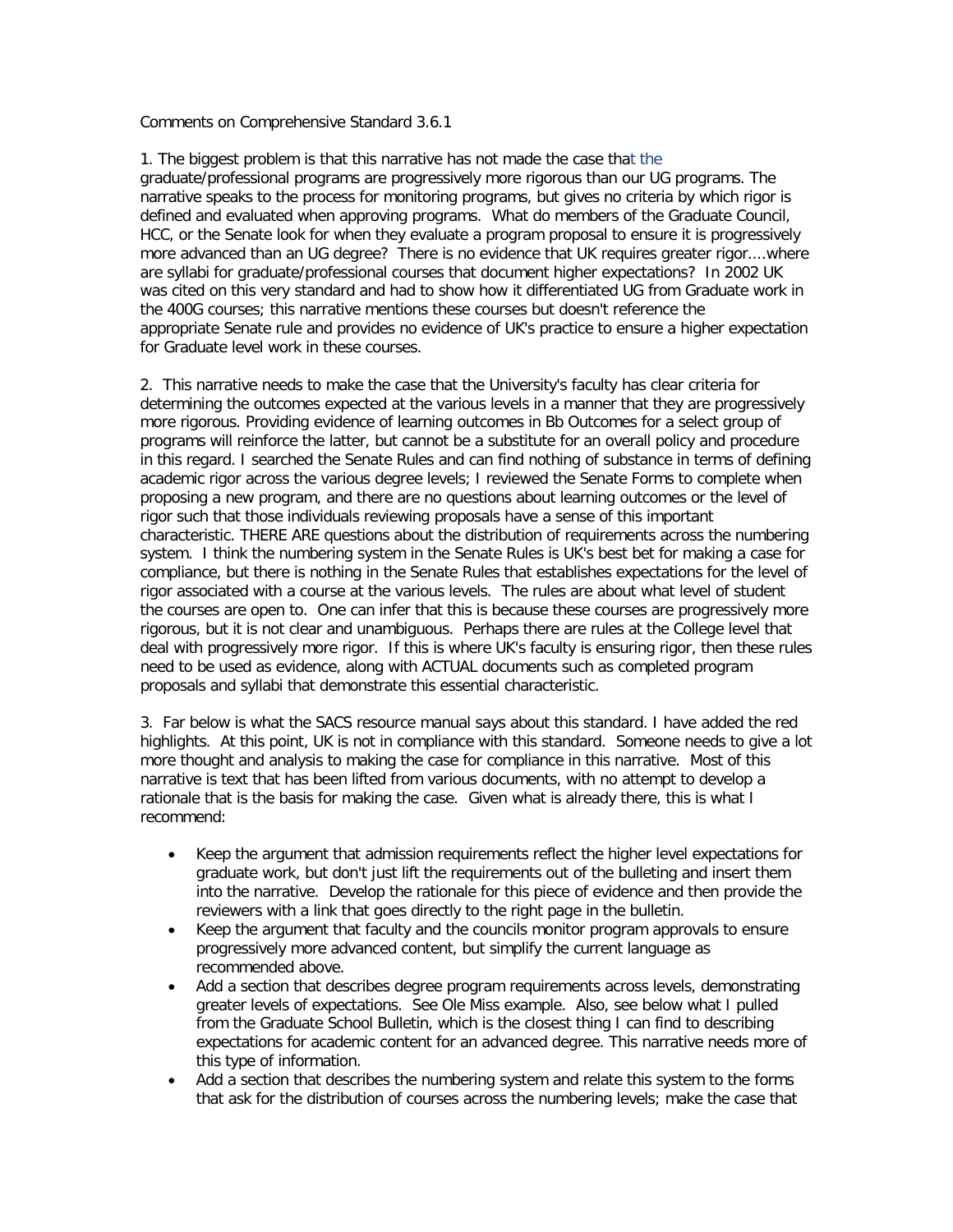faculty and the councils review this information to help ensure progressively more rigor. The reviewers are faculty who will understand this and accept it as good evidence.

- Ask the Senate to add criteria to the numbering system rule that demonstrates their expectations for progressively more advanced academic content.
- Find other documentation at the college/graduate school level that defines different levels of academic content and rigor. See attached for how Old Miss did this. Does UK have a similar document? Does CPE have a document that helps us with this?
- Provide examples of syllabi from the same discipline, such as Anthropology, that show progressively higher expectations for bachelor vs master's vs doctoral students; find such examples from a variety of disciplines.
- Add syllabi from the 400G courses

**From the Graduate School Bulletin--**

## **DOCTOR OF PHILOSOPHY (PH.D.) DEGREE**

**The Ph.D. degree is intended to represent the demonstration of independent and comprehensive scholarship in a specific field. Such scholarship must be manifested by both the studentʹs mastery of subject matter and capacity to do research. Every applicant for the Ph.D. degree must select a major area of study. The major area is one in which the studentʹs efforts are concentrated. Some programs also require one or more minor areas. Minor(s) must be approved by the studentʹs advisory committee. The degree of Doctor of Philosophy is conferred upon a candidate who, after completing graduate work devoted to study of a special field of knowledge, 1) passes comprehensive examinations in the chosen field and the dissertation subject, 2) presents a satisfactory dissertation, and 3) shows evidence of scholarly attainment. Students should note that some doctoral programs have degree requirements that may exceed the minimum requirements of the Graduate Faculty.**

## **From the SACS Resource Manual--**

## **3.6.1 The institution's post-baccalaureate professional degree programs, and its master's and doctoral degree programs, are progressively more advanced in academic content than undergraduate programs.**

Rationale and Notes:

The course content of post-baccalaureate degree programs, as determined by faculty, is progressively more complex and rigorous than undergraduate courses and is consistent with the expectation of higher education institutions. These advanced degree programs build upon the foundation established by undergraduate programs. Requirements in courses not specifically designed for graduate credit but that allow both undergraduate and graduate enrollment ensure that there is a clear distinction between the learning outcomes of undergraduate students and graduate students.

Relevant Questions for Consideration:

• How has the institution clearly defined the content and rigor of post-baccalaureate degree programs?

• What evidence exists that the institution has learning outcomes for postbaccalaureate professional degree programs and its master's and doctoral programs indicating that the programs are progressively more advanced in academic content than its undergraduate programs?

Sample Documentation:

• College catalogs, policies and procedures, and course syllabi or other documents that show differentiation in undergraduate and post-baccalaureate programs